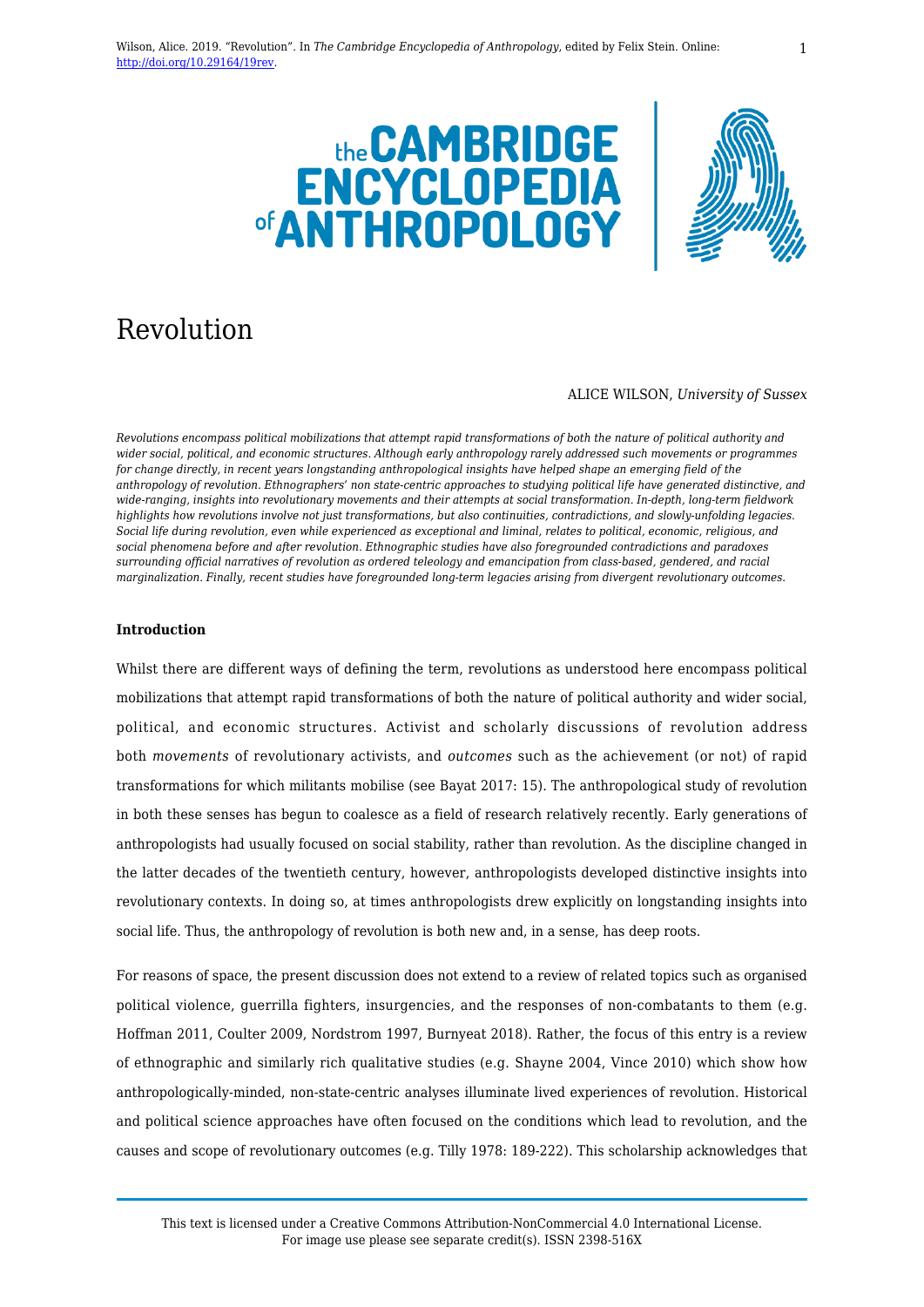seizing state power does not necessarily lead to the revolutionary transformation of society (Tilly 1978: 220). Anthropologists have also challenged the idea that revolutions entail the rapid transformation of social structures, in particular by highlighting their continuities, contradictions, and slowly-unfolding legacies.

This entry first addresses definitions of revolution. It then describes how longstanding anthropological accounts of ritual and kinship, and in particular the liminal stage of rites of passage (Turner 1967), provided for distinctive anthropological insight into revolution. The entry then identifies three areas of discussion which have emerged as a result of the way that anthropologists place revolution in wider social contexts. First, anthropologists have explored how social life during revolutions, even while experienced as exceptional and liminal, relates to political, economic, and religious life before and after they occur. Second, anthropologists have foregrounded contradictions and paradoxes surrounding official narratives of revolution as ordered teleology and emancipation from class-based, gendered, racial, and other forms of marginalization. Third, ethnographic studies have highlighted long-term legacies arising from divergent revolutionary outcomes.

### **Defining revolution**

'Revolution' has two, apparently quite different, meanings in English (see Donham 1999: 1-2). The older meaning of revolution, prevalent until the Enlightenment, refers to 're-volution', in the sense of the restoration of things to their original place. Such an interpretation corresponds to an understanding of time as cyclical. Time, in such an account, functions like planets revolving around the sun and returning eventually to their original place. Another pre-Enlightenment understanding of re-volution is the notion of the 'wheel of fortune': the metaphorical wheel revolves, causing people's fortunes to rise and eventually fall

<span id="page-1-0"></span>back to an earlier position. <sup>""</sup>Prior to the Enlightenment, political events described as a revolution similarly referred to the restoration of a previous state of affairs. For example, in late sixteenth century France, Henri, King of Navarre (1553-1610 CE) was baptised a Catholic but raised by his mother in the Protestant faith. Nevertheless, when he became King of France in 1593, he converted to Catholicism in order to appease those opposed to a Protestant taking the French throne. Observers commented on his return to the Catholic faith as a 'revolution' (Donham 1999: 1-2).

A contrasting meaning of revolution came to the fore with the Enlightenment, however. This sense, which has become the predominant contemporary meaning, implies a reversal of social, political, and economic order. Thinking of revolution as reversal corresponds in turn to a notion of time as linear, not cyclical. From the late eighteenth century, Enlightenment values of belief in human rationality as a source of progress implied teleological understandings of time, and the assumption that humans could transform their political, economic, and social life for the better. Since the Enlightenment, the toppling of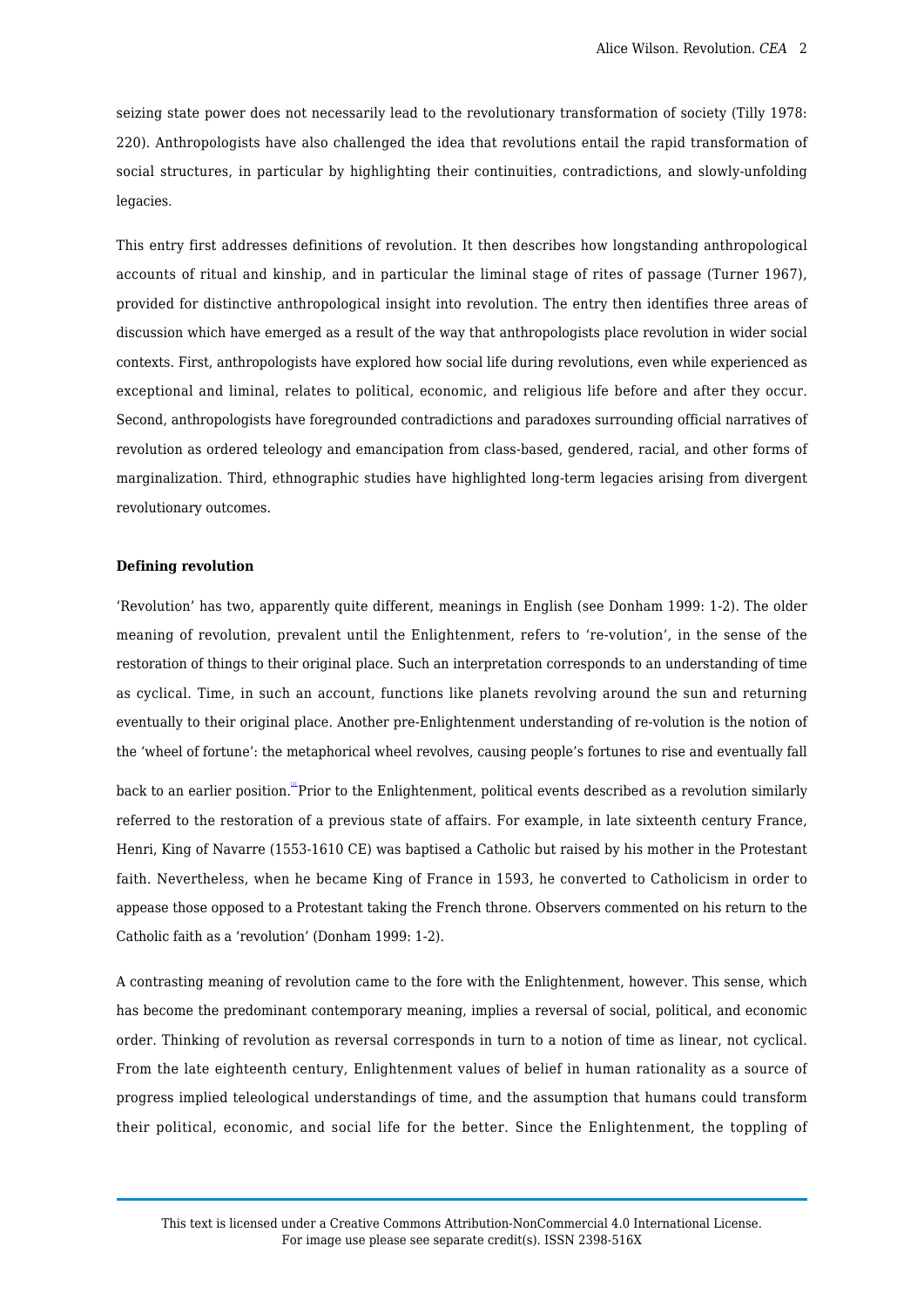monarchical and imperial regimes are known as the American, French, Haitian, Mexican and Russian Revolutions etc., reflecting teleological notions of time, the human capacity for progress, and an understanding of revolution as reversal. One of the most influential theories of revolution, Marxism, similarly takes revolution to be a reversal and a means of achieving progress towards the end point of socialism.

In accordance with this second meaning, narratives of revolutionaries since the Enlightenment depict revolutions as bringing about a reversal of existing orders – political, social, and economic – and the establishment of an alternative order. Definitions of revolution within the social sciences have sought to capture this sense of achieving not only political change, but also wider social change. One approach for doing so distinguishes 'social revolutions' from both 'political revolutions' and 'economic revolutions' (Skocpol 1979: 4-5). In this account, political revolutions might take the form of a coup d'état, and produce a change in those occupying government; economic revolutions, such as the Industrial Revolution, bring about a change in the organization of production and distribution and, we might add, consumption. In theory, political revolution in this sense could take place without economic revolution, and vice versa. When two kinds of programmes for change combine, however, bringing together both change in the way that political authority (such as the state) is structured, and change in the way that social relations are ordered and inequalities legitimated (such as class, or gendered and generational relations), then this would amount to more than a political or economic revolution, but rather 'social revolution' (Skocpol 1979: 4-5).

The long-term, in-depth empirical inquiries of anthropologists and related scholars are well-placed to grant insight into those revolutions combining ambitions for political, economic, and social change. Revolutions thus defined entail

a fundamental and irreversible change in the organization of a society; the destruction, often rapid and violent, of a previous form of social and political organization, together with myths which sustained it and the ruling groups which it sustained, and their replacement by a new institutional order, sustained by new myths and sustaining new rulers (Clapham 1988: 1).

The scope of change extends to 'a rapid, basic transformation of a society's political structures' and 'an effort to transform not just the political institutions but also the justifications for political authority in society, thus reformulating the ideas/values that underpin political legitimacy' (Thomassen 2012: 683). Importantly, anthropological studies draw attention to ways in which transformations take place as changes in everyday lives as 'micro-processes': that is, 'a countlessly repeated uprooting of social relations, in thousands of local communities, in millions of lives' (Donham 1999: 35).

The scope of revolutions necessarily varies across different contexts, as does the meaning of local terms used to mean 'revolution'. Amongst the various terms used in other languages, several emphasise change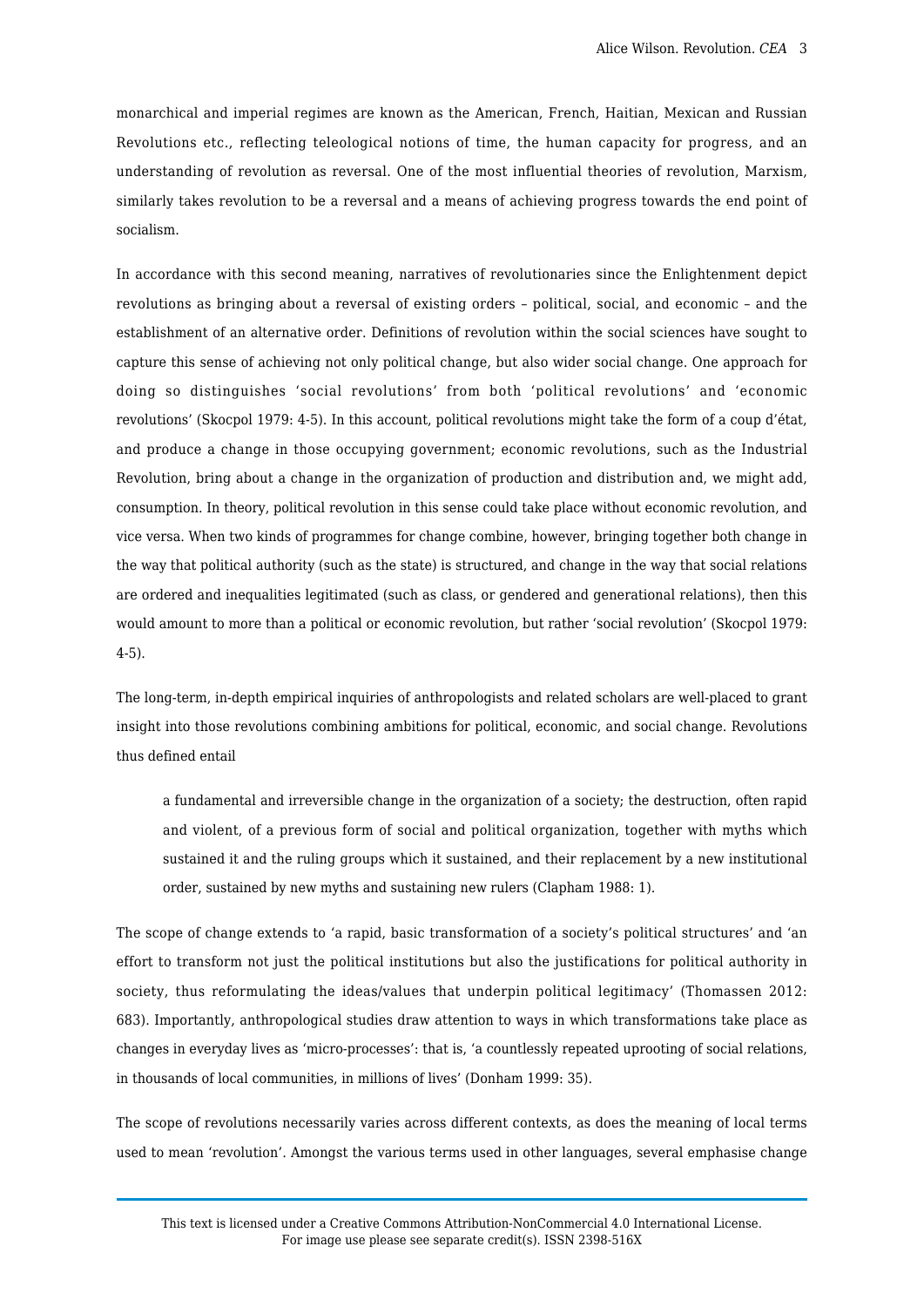moving in a singular direction. For instance, the Arabic term is *thawra*, from the root 'to rise up'. The Chinese *fanshen* means 'to turn the body', used in the sense of standing up to oppression (Hinton 1966). The Quechua/Aymara term *pachakuti*, though, is more ambiguous: it combines 'upheaval' (*kuti*) and a term spanning both 'world balance' and 'space-time' (*pacha*). *Pachakuti* has been used since the sixteenth century to describe the catastrophe of Spain's invasion, but also since then to describe rebellions seeking to overcome colonial and neo-colonial rule and to restore indigenous world balance (Silva Rivera 1991, Swinehart 2019). Despite the emphasis on rupture/transformation across a range of terms as well as in definitions of revolution, echoes of the pre-Enlightenment understanding of revolution as a process of restoration nevertheless continue to haunt revolutionary movements and events in the post-Enlightenment period. Revolutions may re-establish the kinds of hierarchies that revolutionaries originally attempted to question – a sense of 'revolution as restoration' to which anthropological approaches have pointed.

# **A field takes shape**

Early to mid-twentieth century anthropology focused on colonised peoples on the margins of capitalist economies. The early years of the discipline thus at first seem unpromising terrain for assessing revolutions. Nevertheless, one of anthropology's founding figures, Marcel Mauss, analysed Russia's Bolshevik revolutionary government as it unfolded in the years following the October 1917 revolution (Mauss 1984 [1924-5]). It was Mauss' work on gifts, though, rather than on Bolshevism, which became foundational in anthropology. Arguing that gifts can create strong and lasting bonds between givers and recipients, Mauss stressed – crucially for his own and subsequent work on revolution – that some fields of social life, such as gift giving, interconnect with so many other aspects, such as politics, law, economics, religion, kinship, etc., that they are a 'total social phenomenon' (Mauss 1990 [1923-4]). Mauss recognised that revolutions – like gifts – connect many areas of social life: he saw the Russian Revolution as 'of special interest to the sociologist' because it was 'a gigantic social phenomenon' (Mauss 1984 [1924-5]: 336). Subsequent ethnographic accounts of revolution similarly embed the analysis of revolution in wide-ranging areas of social life.

Despite Mauss' interest in Bolshevism, early to mid-twentieth century anthropology neglected revolutionary movements. From the 1940s to the 1960s, the dominant theoretical school in British social anthropology was structural-functionalism. It assumed that persons and social institutions ultimately served the function of reproducing and maintaining the prevailing social order, and that society functioned as an isolated whole. Consequently, structural-functionalist studies sought to explain social stability and the reproduction of hierarchy in apparently unchanging societies. For instance, in the context of richer agriculturalists' dominance of poorer cattle herders among the Kpelle of central Liberia, a mid-twentieth century anthropological study analysed social rituals (Gibbs 1963; Gibbs, Breitrose & Silverman 1970). From a structural-functionalist perspective, Kpelle rituals – such as public dispute resolution councils and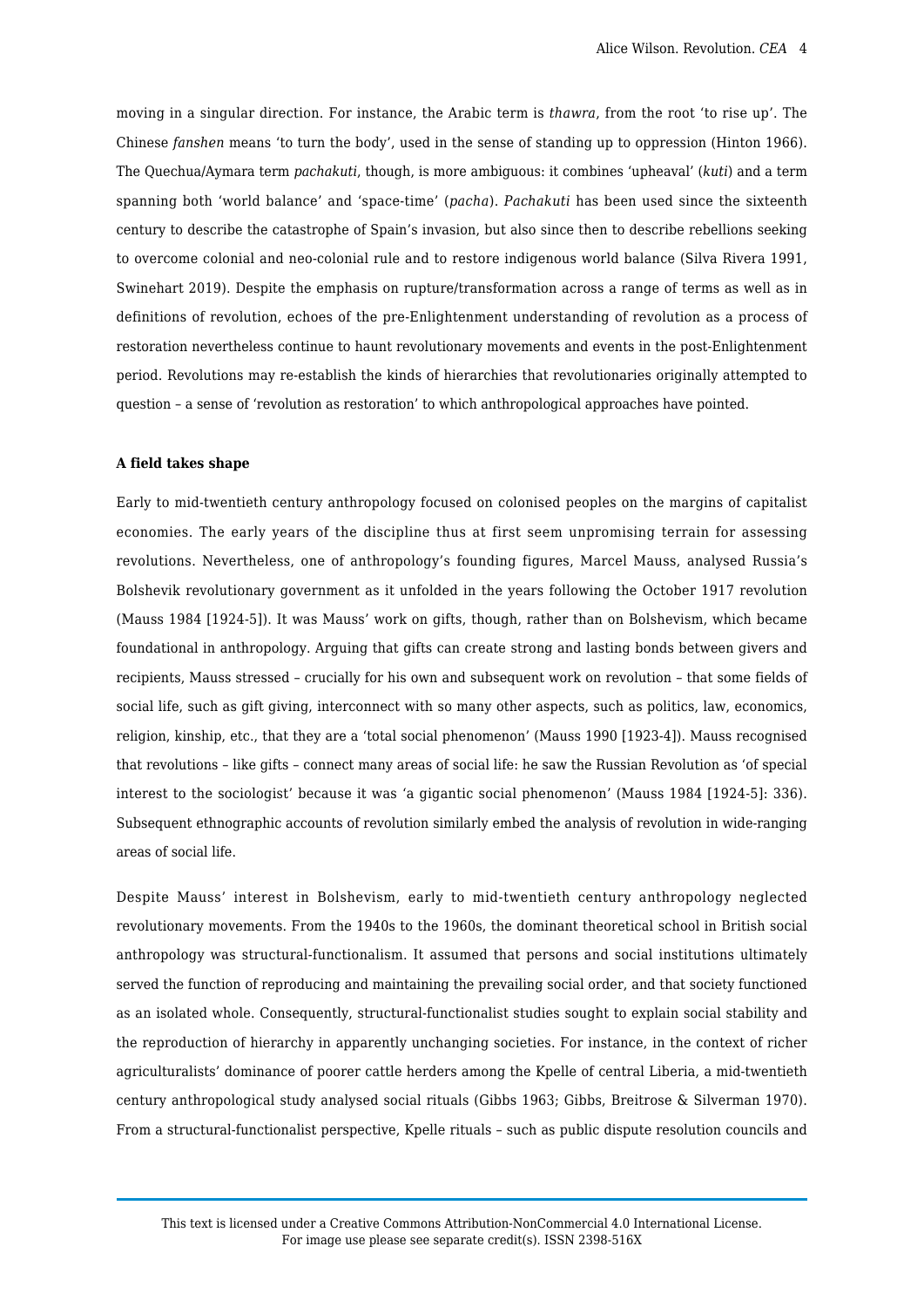the accompanying slaughtering of a calf for wide distribution of the meat – dissipated social tension whilst legitimising, reproducing, and entrenching existing hierarchies. To the extent that this kind of anthropological inquiry engaged with revolution, it did so indirectly by explaining why and how societies managed to *avoid* it.

Similarly, theoretical predisposition to see certain societies as static and unchanging prevented some anthropologists from recognising how revolutionary conditions emerge. In the 1960s and 1970s, there was a flourishing field of Andeanist studies. *Andeanismo*, or Andeanism, as a theoretical perspective assumed that Andean societies were largely pristine, unchanging cultures (Starn 1991). Andeanism was one of the factors which meant that most scholars during this period failed to acknowledge that in Peru there were growing connections between rural and urban communities, and that many Andean Peruvians desired to fight against conditions of poverty. Andeanism left 'hundreds' (Starn 1991: 63) of anthropologists surprised by, and struggling to explain, the outbreak in 1980 of Peru's Maoist armed guerrillas, the Shining Path.

Although *andeanismo* clung to notions of social conservatism, in the 1960s and 1970s the problematic assumptions underpinning structural-functionalism became clearer. Anthropologists were increasingly critical of static notions of culture and social order (Geertz 1975, Clifford 1988), and of complicity with colonial domination of non-Western peoples (Asad 1973). Yet during this period, some earlier anthropological work on the reproduction of social structures emerged as the background for insight into revolution as a social process entailing – like other forms of ritual – rupture with, temporary suspension of, and then restoration of social order.

Drawing on fieldwork conducted in the 1950s with the Ndembu of then Northern Rhodesia (present day Zambia), Victor Turner studied the role of ritual in the transition from childhood to adulthood. Turner took inspiration from the work of Arnold van Gennep on rites of passage from one stage of the life course to another. Van Gennep (1960 [1909]) had suggested three stages in the rites of passage through the life course: separation, liminality, and re-aggregation. Turner (1967) suggested that four stages were at stake in ritual for transitioning to a new stage in the life course: breach, crisis, redress, and reintegration. He emphasised that during the phase of crisis (van Gennep's liminal phase), there was a particular quality of social experience. Those involved experienced a temporary suspension of ordinary forms of hierarchy. During this crisis/liminal phase, persons acquired intense feelings of camaraderie for one another, which Turner called *communitas*. These feelings of *communitas* continued to underpin strong bonds between members of the same age set. These bonds lasted even after the phase of liminality ended, and ordinary social hierarchies were restored with each person taking up his or her place within those hierarchies.

Later, Turner (1988) applied his ideas about liminality and *communitas* to contemporary political contexts of revolution (see Thomassen 2012: 688). He suggested that movements seeking to reverse social order, such as revolutions, created spaces of liminality and *communitas*. From the anthropology of ritual, then,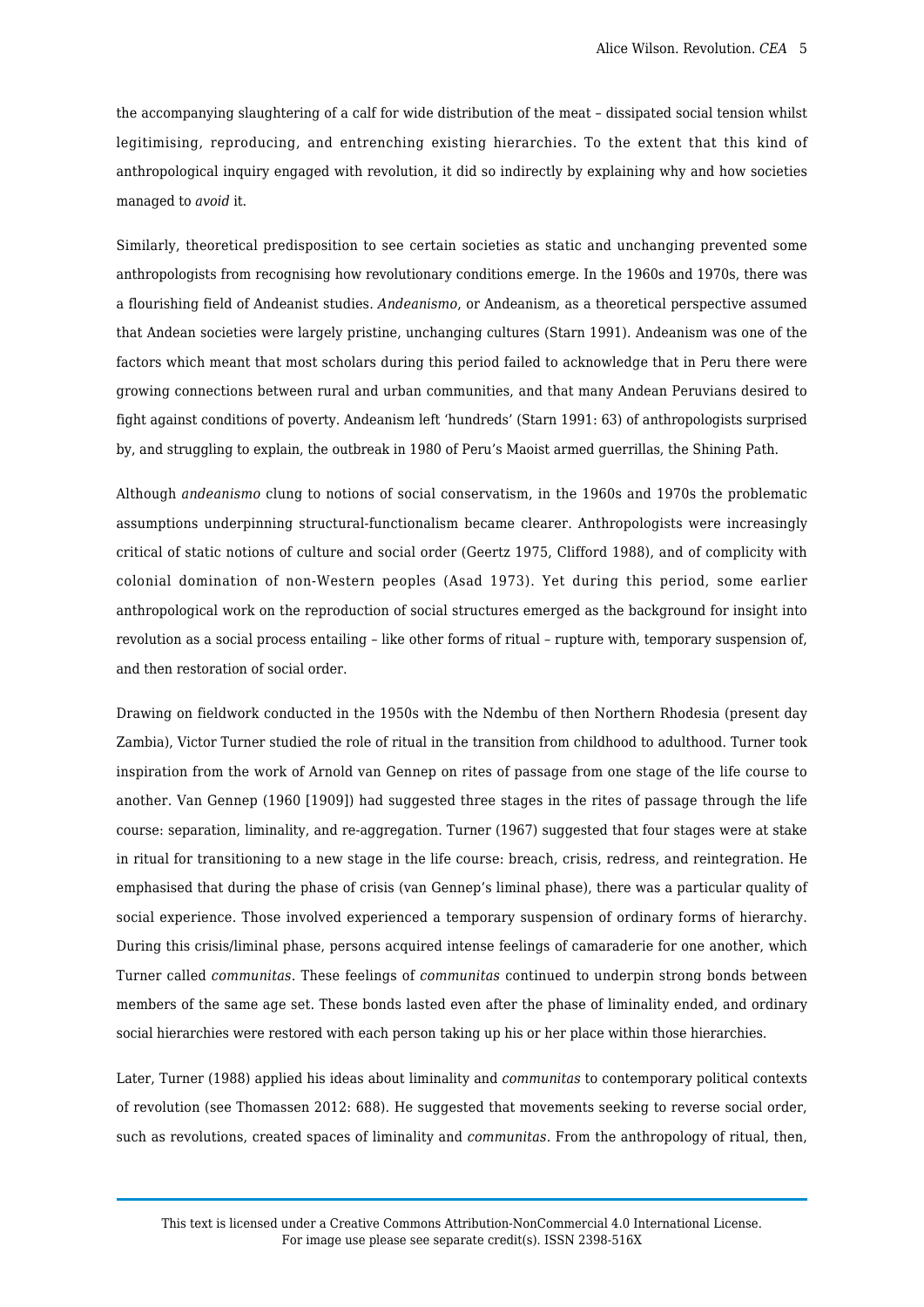emerged one of anthropology's most distinctive contributions to the analysis of revolutions: revolutionaries often experience their mobilization as times and spaces of liminality or as the temporary cancellation of ordinary hierarchies. As is the case for the liminality of rites of passage (Turner 1967), revolutionaries may experience *communitas*, the intense solidarity amongst those who have shared extraordinary liminal circumstances. For instance, in the early 2000s, feelings of *communitas* bolstered young Iranians who engaged in rebellious acts that defied the legitimacy of the Islamic Republic (Mahdavi 2009). These young people considered themselves to be taking part in what they called a 'sexual revolution' (*enghelāb-e-jensi*) by dancing, party-going, wearing attention-grabbing styles of clothing, and engaging in extra-marital sexual relations – activities all forbidden by the Islamic Republic. They were convinced that cumulatively these small acts of resistance questioned the legitimacy of the state. In the words of one young woman,

If any member of the morality police tries to touch me, I will scream at him, and everyone will support me. I can wear my nail polish, and my lipstick too! That means something. That means that we are getting to them, that we *do* have power (Mahdavi 2009: 122).

Anthropology's turn away from the static to the dynamic, and its increasing attempts to interrogate global and local power structures, saw late twentieth and early twenty-first century analyses of revolutions blossom in their thematic, temporal, and geographic coverage. To mention but a few studies, anthropologists have examined revolutionary life in: socialist societies and movements in Eastern Europe (Verdery 1996, Ledeneva 1998); Latin America (Rosdendahl 1997, Montoya 2012, Härkönen 2016); Asia (Humphrey 1983, Luong 1992, Yan 2003) and Africa (Lan 1985, Davis 1987, Donham 1999); the 1979 Islamic revolution in Iran (Haeri 1989); the 1994 Zapatista guerrilla uprising against Mexico's neoliberal policies (Nash 2001, Speed 2008); and the Arab Spring revolutions (Bayat 2017). This scholarship takes inspiration from Turner's and Mauss' insights into the ways in which revolutions – even when participants experience them as liminal – connect with wider social, political, and economic structures and values.

#### **Placing revolutions in wider social contexts**

We might expect that, as movements aspiring to achieve social and political transformations, revolutions rework political and economic life. But it is worth stressing the multiple ways in which revolutions draw upon religious life. Some religious orientations have famously inspired revolutionaries. Liberation theologists in Latin America in the 1960s and 1970s took inspiration from Christian faith to encourage political action to counter socioeconomic inequities (Gutiérrez 1974 [1971]). Connections between religious life and revolutionary action also exist for revolutionary movements which directly challenge institutionalised religion.

Turner's work established that revolution shares characteristics of religious ritual. Revolutions also connect with other aspects of religious and moral life. Their discourse can assume the qualities of demand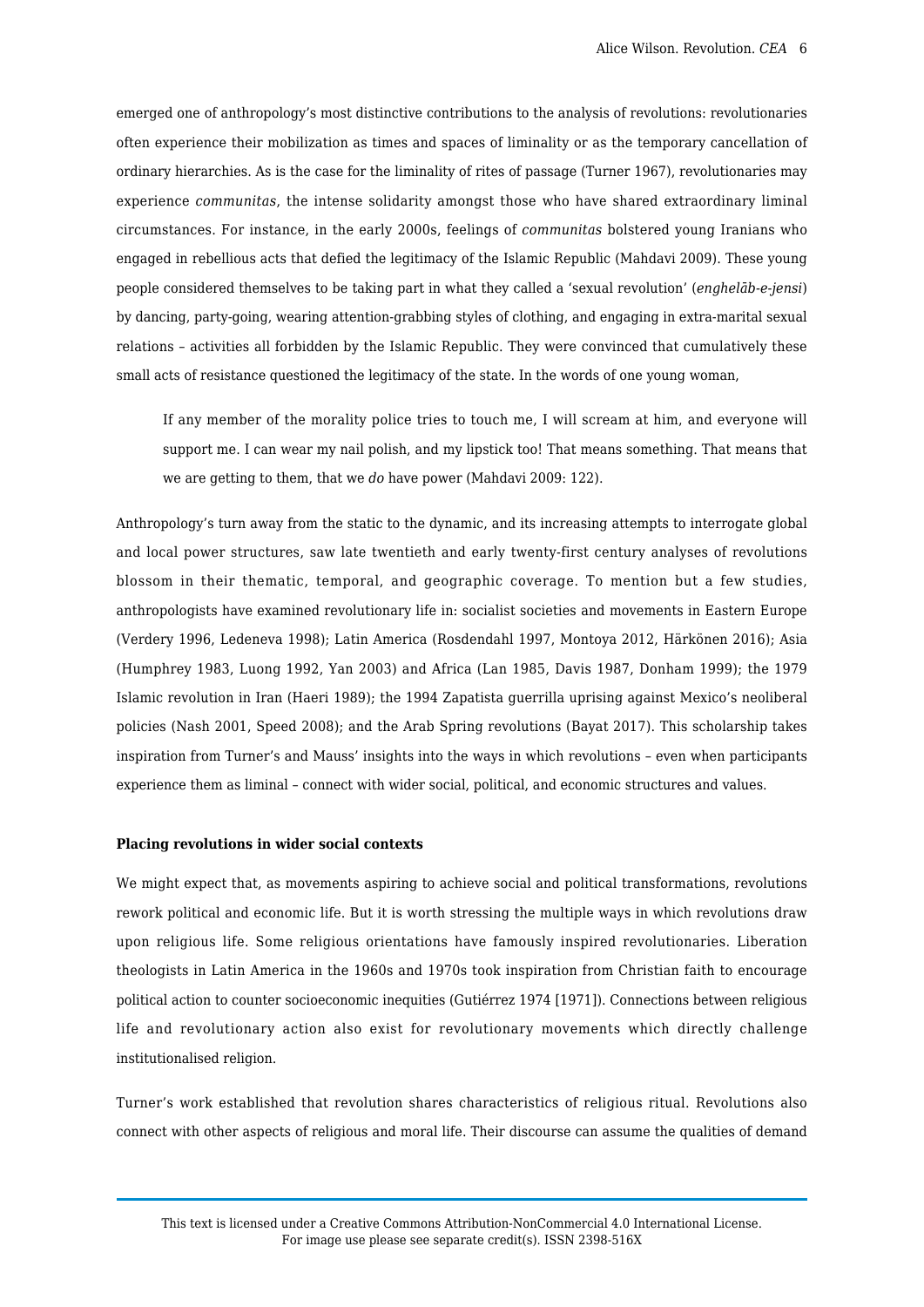for self-sacrifice. In socialist Cuba, revolutionary subjects experience, talk about, and at times put into practice a commitment of self-sacrifice for the revolution, even to the point of expressing the righteousness of being willing to die for it (Holbraad 2014). Cubans distinguish between the revolutionary principles to which they feel loyal, and disappointment with everyday living conditions in revolutionary Cuba. Their views that the revolution deserves self-sacrifice withstand their complaints about everyday shortcomings (Holbraad 2014: 6).

Another parallel between religious and revolutionary social life concerns injunctions to preserve 'purity'. Just as some devotees are meant to keep themselves 'pure' from threats such as sin and pollution, revolutionary cadres may face pressure to keep themselves 'pure' by distinguishing themselves from the masses who have not yet acquired sufficient revolutionary credentials. This was the case in Sri Lanka in the 1980s for cadres serving with the Liberation Tigers for Tamil Eelam (LTTE) in the areas under the movement's control (Thiranagama 2011: 212). Overtly, the LTTE sought to distance itself from Hinduism and its taboos about specific categories of people maintaining their social purity through the avoidance of contact with polluting persons and matter. Nevertheless, the movement itself engaged in 'constant purification' to reinforce cadres as a special category distinct from the wider population – with this separation ultimately constraining the movement's ability to transform Tamil society (Thiranagama 2011: 212).

Revolutionaries can also echo devotees in their concerns to respect a higher moral order. In the northwest Sahara, from the 1970s to the present day, Sahrawi revolutionaries hailing from the Polisario Front, the liberation movement which seeks to liberate the disputed Western Sahara from Moroccan annexation, have sought to transform Sahrawi society. These revolutionaries live in exile in autonomously run refugee camps in southwest Algeria. On the one hand, the refugees and their government experience their revolution as a new social contract introducing a new governing authority – their (partially recognised) Sahrawi state

<span id="page-6-0"></span>authority - which replaces tribal authority (Wilson 2016b). "On the other hand, though, Sahrawi refugees also experience their revolution as a new moral contract between governing authorities and governed constituencies (Wilson 2016b: 238-43). This moral contract emphasises that each party expects the other to put the interests of national liberation and the revolution above narrower interests of personal or familial gain. This moral contract determines whether or not refugees consider the government's discretionary distribution of resources, such as extra rations and travel opportunities, as corruption or not, and whether officials consider refugees to have deserving claims on them. This notion of revolution as a *moral* contract has proved enduring in exile. Over time, tribes have partially re-emerged amongst Sahrawi refugees as influential in areas of governance such as dispute resolution and elections, suggesting that the revolution as *social* contract has modified. But the sense of revolution as a moral contract, entailing injunctions for parties to live up to moral norms, has persisted.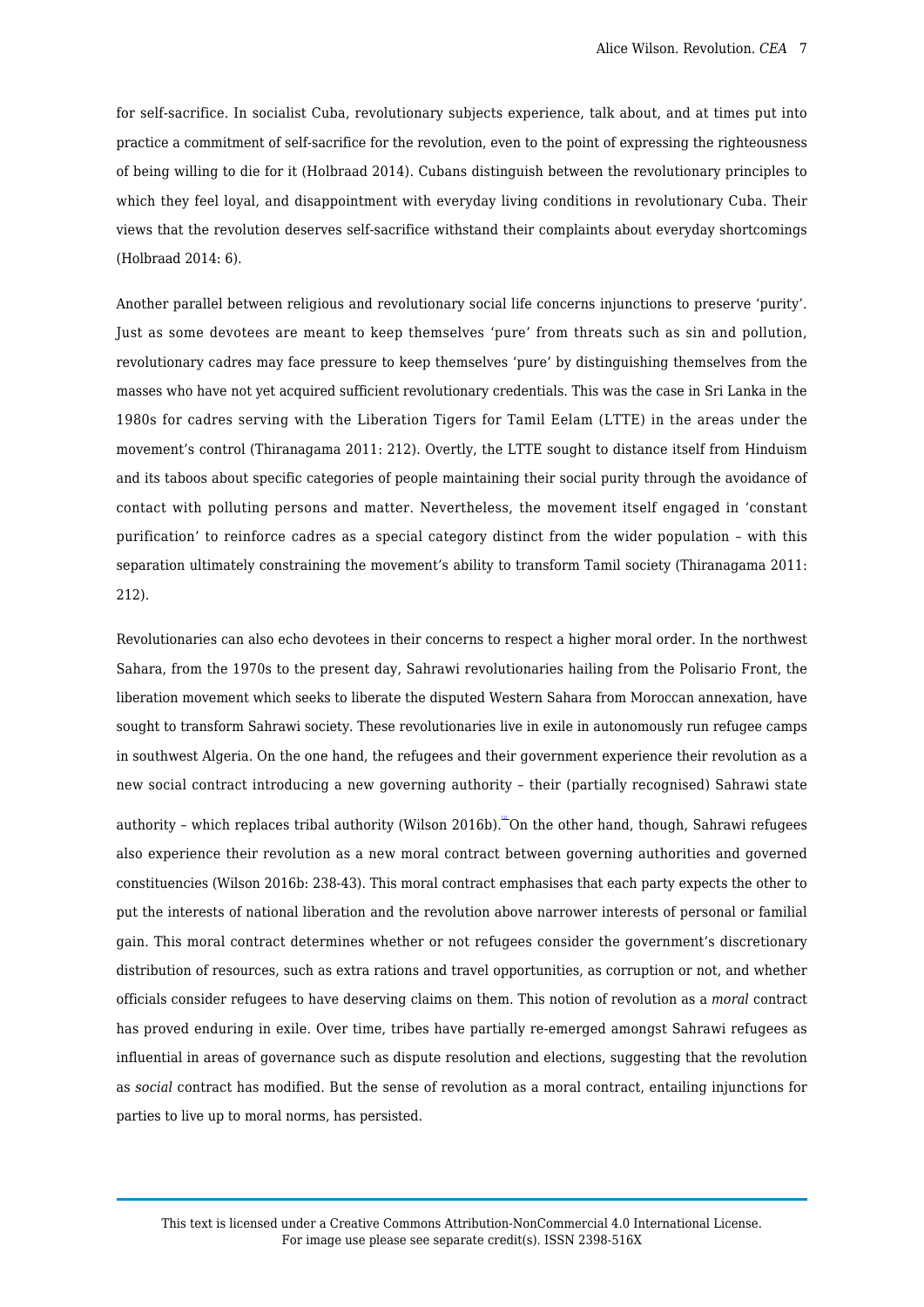Another link between religion and revolution is that religious dispositions can provide pathways for joining a revolutionary movement. In India in the 1970s, a Maoist guerrilla movement, the Naxalites, emerged to oppose the Indian state. With the Indian state fighting back against them, by the 2000s Maoist militants were operating under cover in terrains such as the jungles of Jharkhand. The marginalization of Jharkhand's tribal populations also motivated locals to support, and sometimes join, insurgents who were intent upon challenging that marginalization (Shah 2014). The guerrillas were expected to give up personal ties; but before becoming revolutionaries, many senior guerrilla leaders had in their youth been religious renouncers who had already abandoned personal possessions and ties. Religious orientation can thus prepare the way for revolutionary commitment.

To explain the endurance of the Naxalite movement, Shah (2014) nevertheless stresses *both* cultural factors (such as religious practice) *and* political and economic factors (such as the exploitation and marginalization of India's tribal communities in Jharkhand). She echoes Mauss' emphasis on the interconnection in revolutions of cultural, religious, political, and economic life. In addition to the many ways in which revolutions can resemble religious life, they also draw on longstanding political and economic forms.

The revolutionary reworking of existing political forms can be seen in a Shiraz village during the Islamic Revolution in Iran in 1979 (Hegland 2013). Villagers perceived political life as a set of potential conflicts between *taifeh* (tribal) groups. Villagers understood these groups to be dynamic coalitions of persons with shared interests that brought together and surpassed kinship groups. When conflicts arose, belligerents mobilised *taifeh* connections until one group prevailed and the conflict was resolved. In the build-up to 1979, the Shah's increased political repression had disposed most villagers towards revolt; nevertheless, the specific way in which male and female villagers took the decision to join in protests derived from their understanding of *taifeh* conflicts. A villager associated with the Shah's supporters assaulted another villager opposed to the Shah. This incident led other villagers to mobilise, just as they would have for a conflict between *taifeh* groups, and join anti-Shah protests. Pre-existing political values and structures, here entailing tribal conflict, shaped participation in the revolution, even though the latter came to present itself as a form of rupture with the past. Interestingly, longstanding political values both facilitated, and at the same time were transformed through, revolutionary participation. Where villagers had not previously recognised women's contributions to village political networks, they acknowledged women's contributions to revolutionary action (Hegland 2013: 189).

Previous economic forms influenced the shape of revolutionary structures amongst Western Sahara's revolutionaries in exile in Algeria (Wilson 2016b: 136-40). From the formation of the refugee camps in 1976 into the 2000s, the refugee government and liberation movement, Polisario Front, recruited unwaged labour from refugees to staff social services and ministries. By the 2000s, however, refugees expected to earn money to compensate for decreasing rations. By the mid 2000s, Polisario Front was having to pay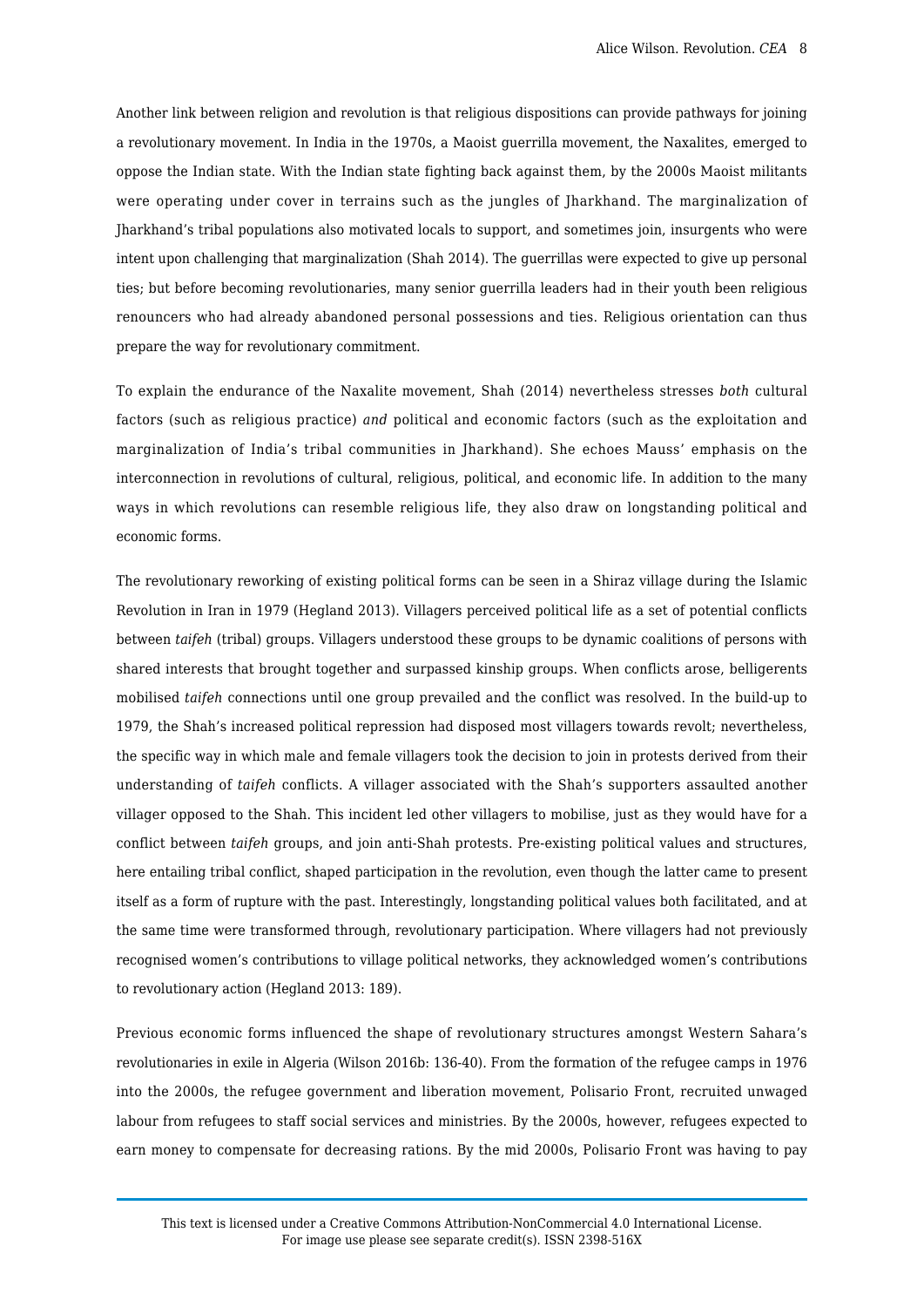teachers, doctors, and bureaucrats (low and irregular) wages. Yet amid expectations of wages, one form of unwaged labour survived: 'work party' events known as a *ḥamla* (campaign). These work parties were a reworking-cum-transformation of local labour-pooling known as *twiza*. *Ḥamla* and *twiza* shared characteristics such as sex-segregation, a light-hearted atmosphere, and an expectation that organisers provide some drink/food as hospitality. The transformation was that where *twiza* had relied on tribal networks, the revolutionary government recruited *ḥamla* participants (and also provided the hospitality). In sum, the creation of revolutionary forms of state power can rely on recycling pre-existing economic, political, and social forms.

## **Paradoxes and contradictions within revolutions**

Revolutionary activists and leaders typically stress their intentions to achieve social, political, and economic change – and anthropological work often challenges this by showing how revolutions rework existing social forms. This combination of rupture and continuity constitutes a contradiction among the many paradoxes within revolutions. Anthropologists are not alone in observing these contradictions. Many revolutions – the American (1765-1783), French (1789), Russian (1917), amongst others – have claimed to promote emancipation but have nevertheless preserved or established forms of subjugation. It is also well known that revolutionaries who in theory support, for example, women's emancipation may expect women to put gender-specific demands 'on hold' whilst the 'higher' goals of capturing state power are achieved, as was the case amongst Sandinistas in Nicaragua in the 1980s (Molyneux 1985). Revolutionary vanguards also tend to mobilise mass supporters less well-versed in revolutionary discourse than cadres. These supporters may have rebelled for the 'wrong' reasons, leading to the paradox that vanguards who seize power expunge revolutionaries deemed ideologically deficient from historical narratives (Scott 1979). Further revolutionary paradoxes and contradictions come to light through ethnographic studies.

There have been many paradoxes concerning the revolutionary promotion of gendered forms of emancipation. Socialist revolutionary societies have focused on increasing women's labour force participation, assuming that achieving (more) equal rights for men and women as workers will achieve broader gender parity. Nevertheless, women are usually still left with the main responsibilities of homemaking, in addition to being political activists. This leaves women in revolutionary societies with a 'triple burden' of waged labour, domestic duties, and political activism (Verdery 1996: 65). In socialist Cuba, another paradox is that the state's provision for women's practical needs, such as labour force participation and childcare, has, in some Cubans' eyes, diminished the possibilities for the development of autonomous feminist activism (Shayne 2004: 152). Revolutionary agendas to promote gendered emancipation can be fraught with contradiction.

It is far from guaranteed that women who participated in revolutionary action, including by taking up arms, feel recognised for their efforts either by a revolutionary government or by peers. Women revolutionaries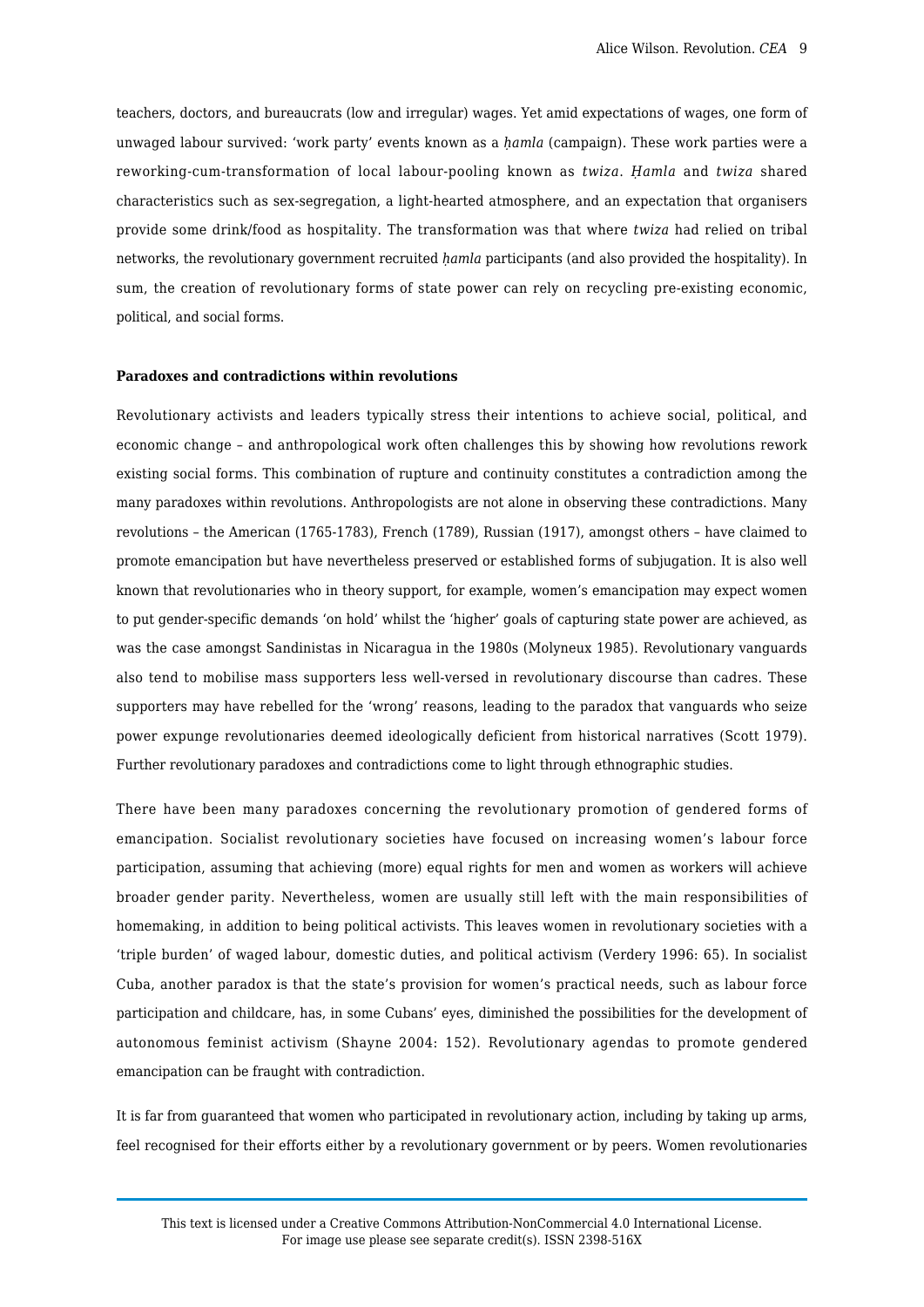may afterwards be treated by peers as if they are polluted, as was the case for some Algerian female revolutionaries whose moral propriety male peers questioned (Vince 2016: 140-1). Former members of Mozambique's elite female Frelimo detachment similarly bemoaned that male co-fighters were unwilling to choose female combatants as spouses, preferring instead to marry women whom they perceived would be more compliant (West 2000). Egalitarian values do not always travel smoothly from slogans to everyday lived experience.

Just as promises of revolutionary gendered emancipation meet contradictions in practice, official narratives of revolutionary origins and outcomes can face competing personal experiences. The 1974 Ethiopian revolution established a Marxist-Leninist state. After the coup, Amharic-speaking members of the revolutionary vanguard set out to bring the revolution and its promise of modernization to remote regions, including that of the Maale people in the South (Donham 1999). Maale subjective experiences, however, disrupted the narrative that the revolution brought modernization. The Maale had already experienced a 'pre-revolution' of rupture to their traditional social order during Protestant missionary activity (Donham 1999: 82-101). Furthermore, Amharic conquest in the late nineteenth century had already so transformed Maale traditional kingship that when revolutionary students destroyed symbols of Maale kingship, some locals interpreted this as the *restoration* of earlier (pre Amharic-conquest) tradition (Donham 1999: 59-81). The Maale case also contradicted theoretical expectations that the relatively affluent 'middle' level of peasants would be more likely to embrace revolution than their more indigent, oppressed peers. Eric Wolf (1969) theorised that the poorest peasants would be too downtrodden to rebel. In fact, those Maale who most readily mobilised as revolutionaries hailed from the poorer converts to Christianity rather than middle-ranking Maale traditionalists (Donham 1999: 46). Popular experience of revolution can contradict officially promoted intentions and expectations.

One consequence of the origins and results of revolutions playing out quite differently from participants' expectations is that many revolutionaries end up feeling disillusioned. They feel disappointed with the outcomes after their extraordinary and painful efforts and sacrifices. Revolutionary disappointment stretches from former female fighters in Mozambique (West 2000) to mid-level cadres and rank-and-file activists in El Salvador's Farabundo Martí liberation front turned peacetime political party (Sprenkels 2018). In a Mexican town that was one of the first to join the country's 1910 revolution, locals in the 1980s felt like 'spent cartridges of revolution' because they found themselves still fighting the same struggles over land and labour (Nugent 1993). The emotional experience characteristic of revolution can shift over time from *communitas* to disillusion.

Yet paradoxes can emerge even in cases of revolutionary disappointment: those who are disenchanted with socialism in Cuba still feel loyalty to the revolution (Holbraad 2014). In Egypt, many who mobilized in 2011 to depose President Mubarak felt, once the military deposed democratically elected President Morsi in 2013, that the revolution had failed to transform state power and social life. But many still experienced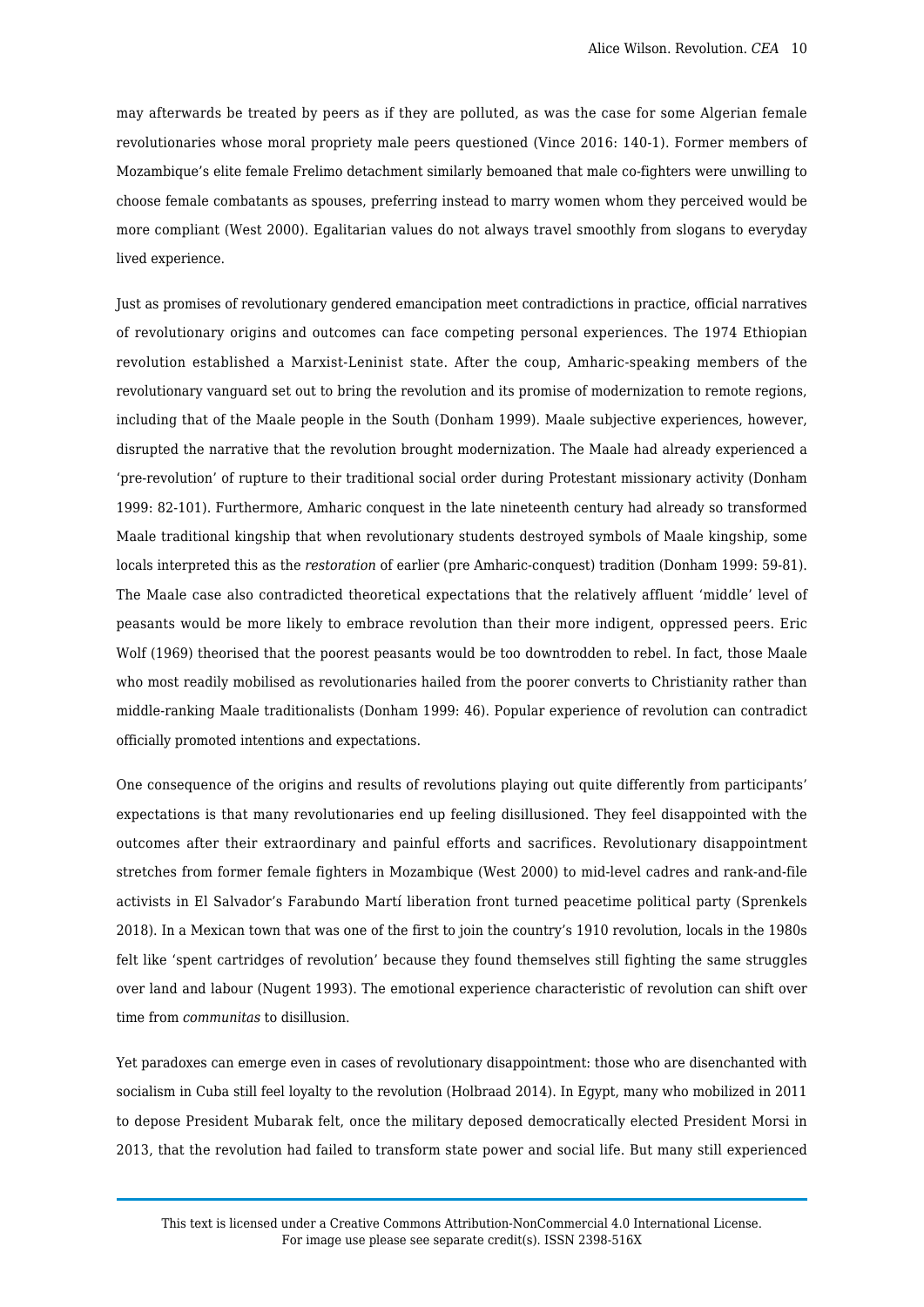enormous change in their personal lives – as if there was a lasting, intimate effect of *communitas* as people questioned old bonds and forged new ones. One Egyptian activist noted,

[S]o much was revealed about people around us... irreconcilable differences in values were revealed. When a group of people are killed and one person reacts by celebrating and the other by mourning… what happens next? There were divorces, estrangement, other big rifts within families (Fernández-Savater *et al*. 2017: 146-7).

Personal and national experiences of revolutionary rupture and continuity intersect and can indeed contradict one another.

A further, and profound, revolutionary paradox lies in the merging of the two meanings of revolution as transformation and restoration. Revolutionary movements which seek to undo old hierarchies frequently end up creating new kinds of hierarchies, such as between vanguards and to-be-enlightened masses (Donham 1999, Thiranagama 2011) or between those given priority for accessing resources and those excluded (Wilson 2016b: 233-4). In diverse ways, revolutions can end up establishing at least in part a re-aggregation or reintegration of social and political hierarchy.

#### **Legacies of revolution**

Anthropologists have studied revolutions as participants and activists (Cabarrús 1983, Speed 2008), as concerned locally employed researchers (Bourdieu & Sayad 1964), and as fieldworkers who happened to be there when revolution erupts (Donham 1999, Hegland 2013). Being *in situ* during a revolution can nevertheless mean being one of the 'hidden majority' excluded from accessing iconic demonstration spaces – such as Cairo's Tahrir square during the 2011anti-Mubarak protests – and who instead encounter promises of political transformation whilst confined to safer domestic spaces (Winegar 2012). But even when anthropologists cannot conduct fieldwork during revolution, their long-term engagements with interlocutors lead to rich understandings of the legacies of revolutionary movements across varied outcomes not limited to self-proclaimed revolutionary states.

Revolutionary legacies play out in contexts of ambiguity in revolutionary outcomes. The end of revolutionary insurgency and its control over state power does not necessarily mean the end of revolutionary influence. In Nicaragua during the 1990s, a neoliberal government proposed policies that would undo many forms of social protection and progressivism achieved during Sandinista revolutionary rule in the 1980s. Nevertheless, new social movements emerged through which people mobilised to resist neoliberal policies and preserve revolutionary social achievements (Babb 2001). Thus 'it may be precisely after the revolution that the long struggle for democratization and economic justice will be waged' (Babb 2001: 15-6). In El Salvador in 2009, the Farabundo Martí liberation front became the first revolutionary movement in Latin America which, having failed to achieve power through insurgency, took power instead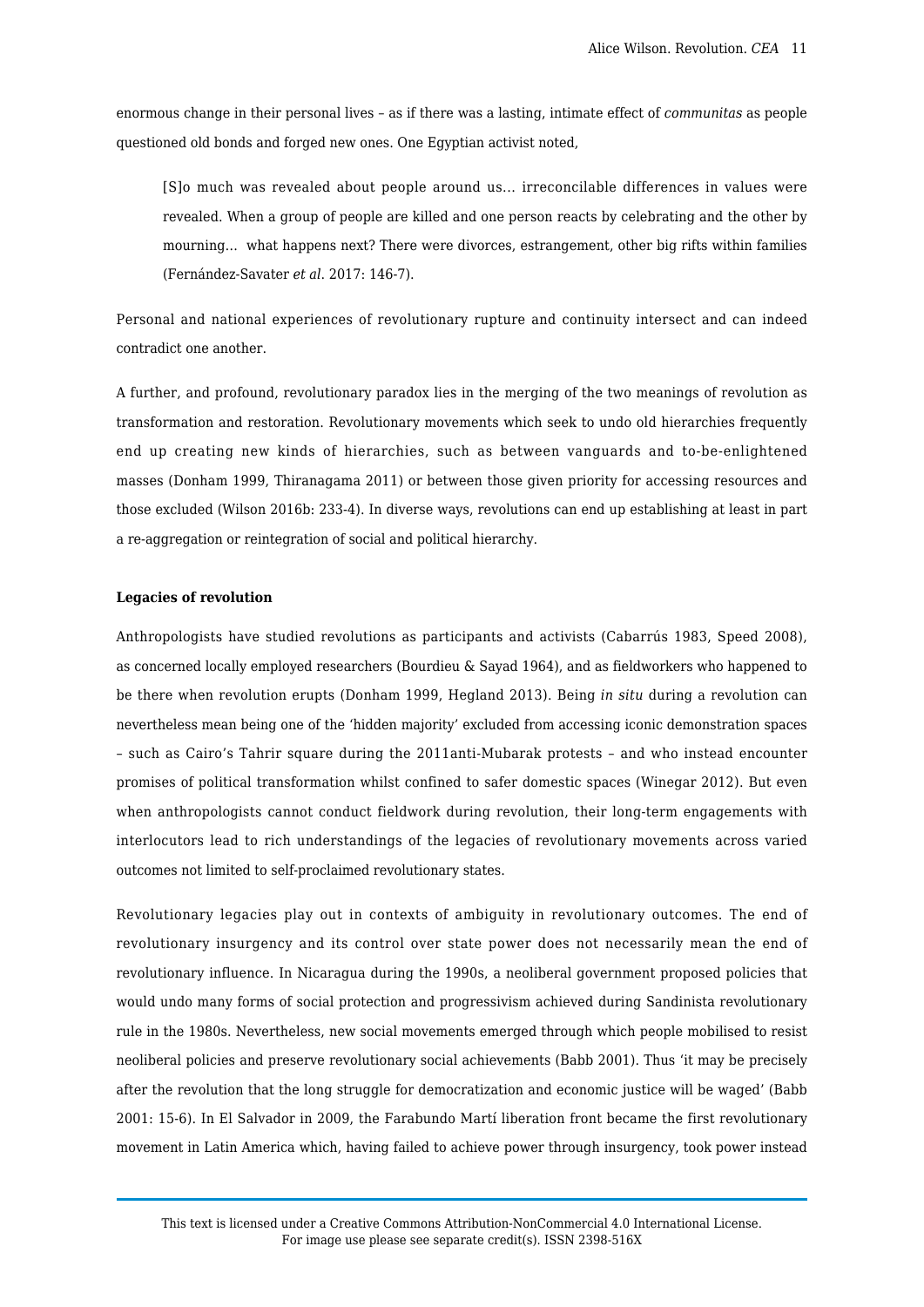through elections. The ties between erstwhile combatants and revolutionary activists lent themselves to being recycled into ties of electoral clientelism which contributed to the party's success – despite the fact that many El Salvadorans at the same time felt disillusioned with the recognition they received from their movement-turned-party (Sprenkels 2018). Just as revolutions rework existing social relations, people rework revolutionary social forms and ties as they build post-revolutionary lives and projects.

Close attention to the everyday lives of former revolutionaries opens up the question of when and how revolutions end. In Algeria, official historical narratives focus on the National Liberation Front's successful achievement of independence and takeover of the government. Life histories of female revolutionary activists from independence in 1962 to the 1990s nevertheless show the many challenges that these women faced in gaining recognition for their contributions and in participating in political and economic life. Yet the women concerned did not necessarily experience this as a sign that the revolution failed, but rather that it had not ended (Vince 2016: 174).

The everyday sociality of defeated revolutionaries who live in conditions of political marginalization and repression can also call into question the ending of defeated revolutions. In Dhufar, southern Oman, four decades after the 1975 defeat of Dhufar's erstwhile revolutionary liberation movement, former members socialised in mixed-race, mixed-tribal gatherings that reproduced social egalitarian values associated with the revolution (Wilson 2019). Bonds of *communitas* between those who experienced revolutionary liminality can outlive the revolutionary liminal period itself. Furthermore, Dhufar continues to produce new platforms for progressive politics in elections and during Oman's Arab Spring protests (Wilson 2016a). The defeat of a revolution, then, does not preclude later mobilization echoing earlier demands for social, political, and economic inclusion and participation. Meanwhile in India, former Maoist Naxalite militants demonstrate lasting social consequences of their militancy. When they were Naxalite revolutionaries in their youth in the 1970s, these men questioned conservative norms of masculinity. Decades later, aged in their fifties to eighties, these men continued to question conservative gender norms even after political defeat. They avoided conforming to dominant models of South Asian masculinity of renouncers (those who renounce personal possessions and attachments) or householders (those who take on the responsibilities of heading a household) (Donner 2009). Defeated revolution can have a 'social afterlife' (Wilson 2019) whereby networks, values, subjectivities, and identities produced through it 'cannot just be resolved or cast away' but 'have to be negotiated anew' (Thiranagama 2011: 12).

The long-term legacies of the recent revolutions in Tunisia and Egypt, and the revolutions-turned-civil-wars in Syria and Yemen, are still in the making. Egyptian workers set up revolutionary institutions to organise labour after the 2011 anti-Mubarak revolution. President Sisi's counterrevolution repressed workers' organization – but younger workers' adoption during their revolutionary organization of new values of egalitarianism created a legacy of novel values with the potential to outlast more transient institutions (Makram-Ebeid 2014). In Tunisia, the world watched the dramatic events of the Jasmine revolution in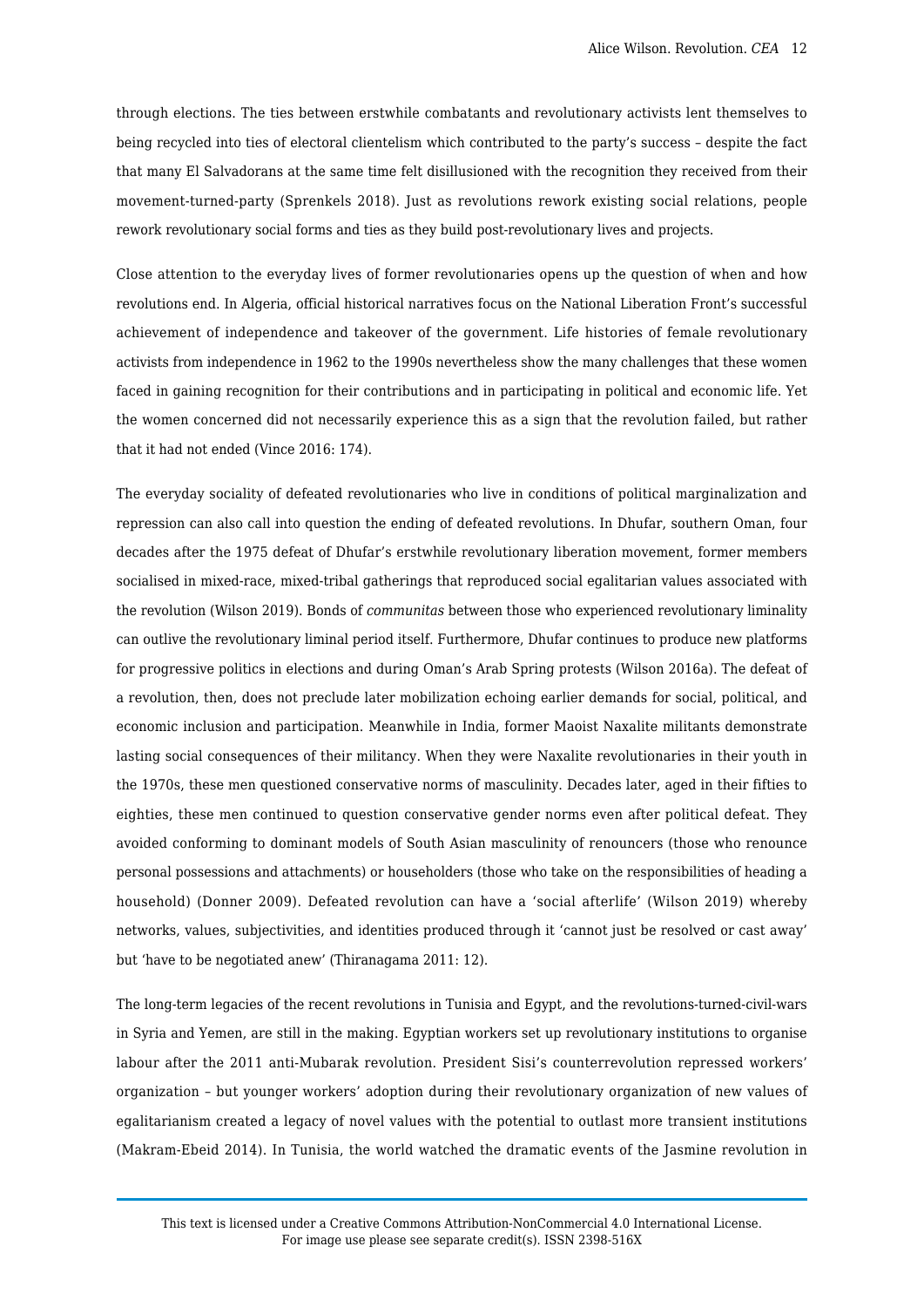2010-2011, which deposed President Ben Ali. Media stories subsequently moved on, but years of work lie ahead in creating the political aperture for which protesters mobilised. Youth activists who seek to support their country's transition to democracy through participation in democracy-promotion workshops must strike a balance between making their efforts legible for international funders whilst maintaining locally meaningful forms of engagement (Boutieri 2015). Whatever revolutions' successes and failures in the eyes of their participants and opponents, legacies of movements and militants' plans for social change unfold over years.

#### **Anthropologies of revolutions**

From having been a discipline which mostly overlooked the possibility for revolution, anthropology has produced distinctive insights into the social, political, economic, and moral lives of revolutionaries. A subfield of an anthropology of revolution – or rather anthropologies of revolutions, given the range of approaches therein – is emerging in anthropologists' teaching and writing for audiences in the academy (e.g. Thomassen 2012, Holbraad *et al.* forthcoming) and beyond (Shah 2018, Starn & La Serna 2019). Anthropological accounts of revolution both underscore the tension between revolutionary liminality and connections with wider social life, and foreground ambivalent experiences of revolution: rupture and continuity intersect, transformation overlaps with restoration of hierarchical social order, and lived experiences contest clear beginnings and endings. Ongoing studies of revolution in anthropology, and beyond, are strengthened by placing the experiences of those living through, with, and after revolution in wider social and temporal contexts.

## **References**

Asad, T. (ed.) 1973. *Anthropology and the colonial encounter*. London: Ithaca Press.

Babb, F.E. 2001. *After revolution: mapping gender and cultural politics in neoliberal Nicaragua*. Austin: University of Texas Press.

Bayat, A. 2017. *Revolution without revolutionaries: making sense of the Arab Spring*. Palo Alto: Stanford University Press.

Bourdieu, P. 1964. *Le déracinement: la crise de l'agriculture traditionelle en Algérie*. Paris: Minuit.

Boutieri, C. 2015. Jihadists and activists: Tunisian youth five years later. *Open Democracy*, 29 July (available online: https://www.opendemocracy.net/en/north-africa-west-asia/jihadists-and-activists-tunisian-youth-five-ye ars-later/). Accessed 10 Oct 2019.

Burnyeat, G. 2018. *Chocolate, politics and peace-building: an ethnography of the peace community of San*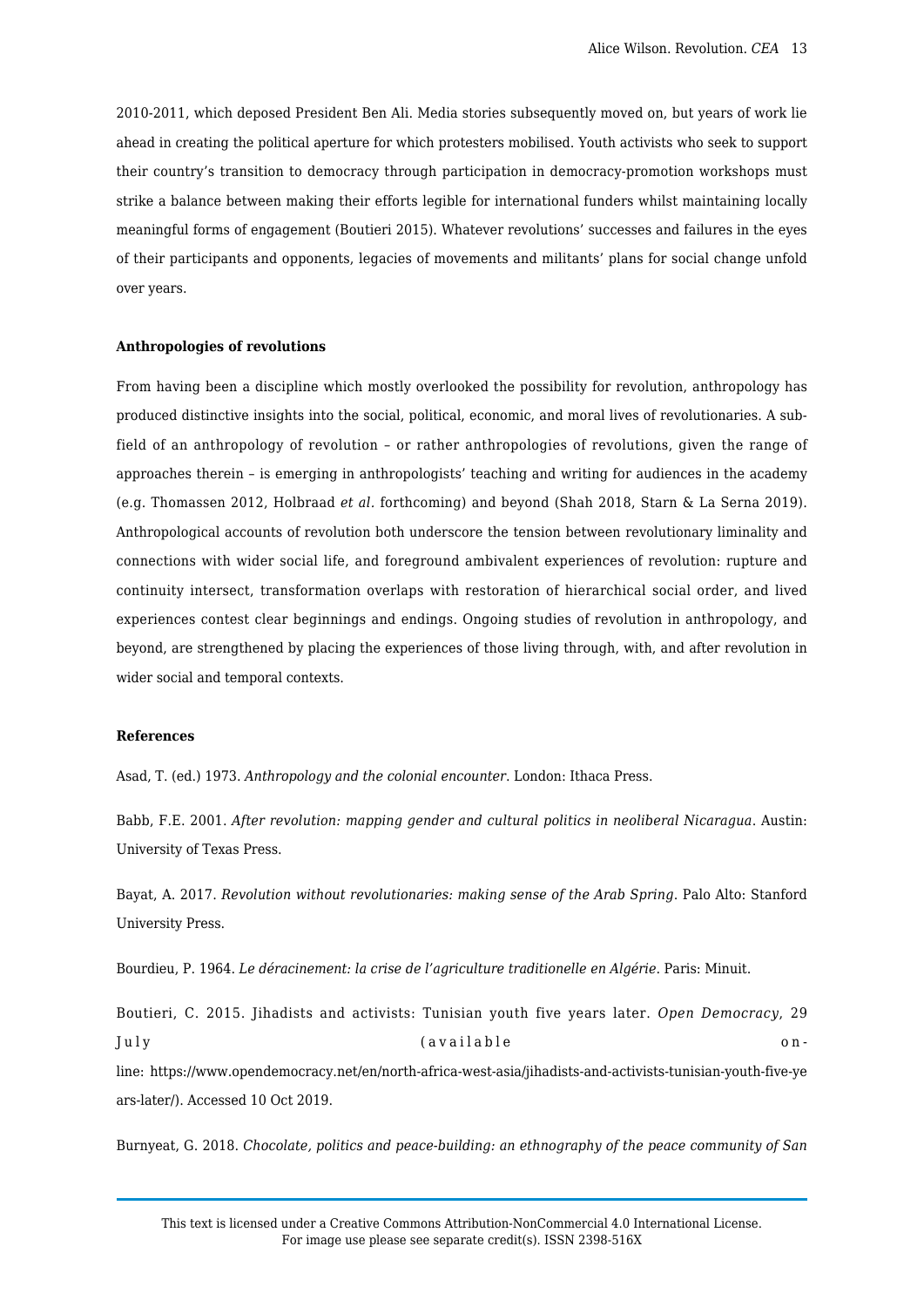*José de Apartadó, Colombia*. Basingstoke: Palgrave Macmillan.

Cabarrús, C.R. 1983. *Génesis de una revolución: análisis del surgimiento y desarrollo de la organización campesina en El Salvador*. México DF: Ediciones de la Casa Chata.

Clapham, C. 1988. *Transformation and continuity in revolutionary Ethiopia*. Cambridge: University Press.

Clifford, J. 1988. *The predicament of culture: twentieth-century ethnography, literature, and art*. Cambridge, Mass.: Harvard University Press.

Coulter, C. 2009. *Bush wives and girl soldiers: women's lives through war and peace in Sierra Leone*. Ithaca: Cornell University Press.

Davis, J. 1987. *Libyan politics: tribe and revolution: an account of the Zuwaya and their government*. London: Tauris.

Donham, D.L. 1999. *Marxist modern: an ethnographic history of the Ethiopian revolution*. Berkeley: University of California Press.

Donner, H. 2009. Radical masculinity: morality, sociality and relationships through recollections of Naxalite activists. *Dialectical Anthropology* **3 3** (3), 327-343 (available on-line: https://doi.org/10.1007/s10624-009-9139-0).

Fernández-Savater, A. *et al.* 2017. Life after the squares: reflections on the consequences of the Occupy movements. *Social Movement Studies* **1 6** (1), 119-51 (available on-line: https://doi.org/10.1080/14742837.2016.1244478).

Geertz, C. 1975. *The interpretation of cultures: selected essays*. London: Hutchinson.

van Gennep, A. 1960 [1909]. *The rites of passage*. London: Routledge.

Gibbs, J.L. 1963. The Kpelle moot: a therapeutic model for the informal settlement of disputes. *Africa* **33**(1), 1-11 (available on-line : https://doi.org/10.2307/1157793).

———, H.S. Breitrose & M. Silverman 1970. *The cows of Dolo Ken Paye: resolving conflict among the Kpelle* . Phoenix Learning Group (available online: https://archive.org/details/thecowsofdolokenpayeresolvingconflictamongthekpelle). Accessed 10 Oct 2019.

Gutiérrez, G. 1974 [1971]. *A theology of liberation: history, politics and salvation*. London: S.C.M. Press.

Haeri, S. 1989. *Law of desire: temporary marriage in Iran*. London: Tauris.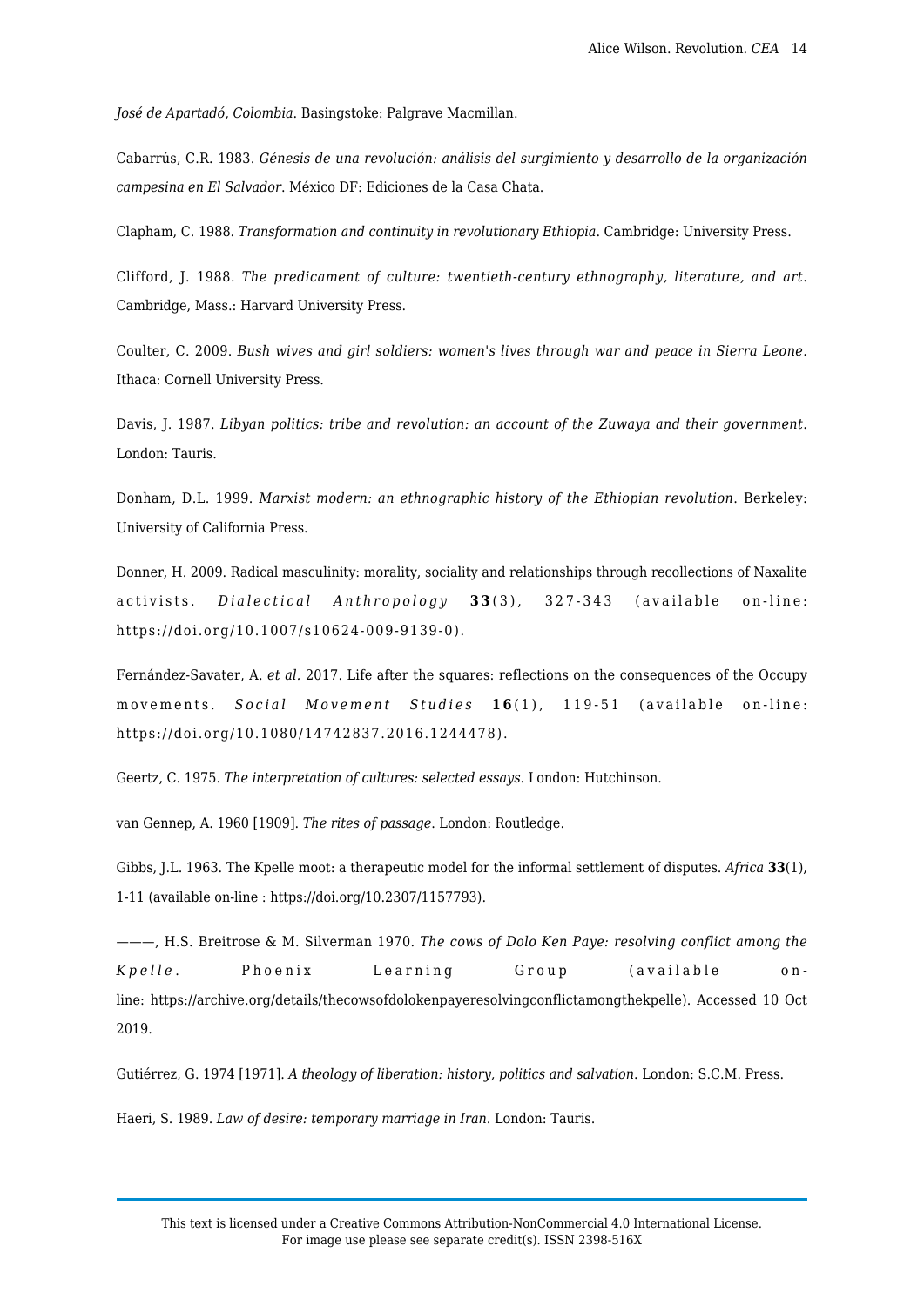Härkönen, H. 2016. *Kinship, love, and life cycle in contemporary Havana, Cuba: to not die alone*. New York: Palgrave Macmillan.

Hegland, M.E. 2013. *Days of revolution: political unrest in an Iranian village*. Palo Alto: Stanford University Press.

Hinton, W. 1966. *Fanshen: a documentary of revolution in a Chinese village*. Berkeley: University of California Press.

Hoffman, D. 2011. *The war machines: young men and violence in Sierra Leone and Liberia*. Durham, N.C.: Duke University Press.

Holbraad, M. 2014. Revolución o muerte: self-sacrifice and the ontology of Cuban Revolution. *Ethnos* **79**(3), 365-87 (available on-line: https://doi.org/10.1080/00141844.2013.794149).

———, I. Cherstich & N. Tassi forthcoming. *Anthropologies of revolution: forging time, people and worlds.* Oakland: University of California Press.

Humphrey, C. 1983. *Karl Marx collective: economy, society and religion in a Siberian collective farm*. Cambridge: University Press.

Lan, D. 1985. *Guns and rain: guerrillas and spirit mediums in Zimbabwe*. London: James Currey.

Ledevena, A. 1998. *Russia's economy of favours: blat, networking and informal exchanges*. Cambridge: University Press.

Luong, H.V. 1992. *Revolution in the village: tradition and transformation in North Vietnam, 1925-1988*. Honolulu: University of Hawaii Press.

Mahdavi, P. 2009. *Passionate uprisings: Iran's sexual revolution*. Palo Alto: Stanford University Press.

Makram-Ebeid, D. 2014. 'Old people are not revolutionaries': labor struggles and the politics of value and stability ('istiqrar) in a factory occupation in Egypt. *Focaal Blog* (available online: https://www.focaalblog.com/2014/11/14/dina-makram-ebeid-labor-struggles-and-the-politics-of-value-a nd-stability-in-a-factory-occupation-in-egypt/). Accessed 10 Oct 2019.

Mauss, M. 1984 [1924-5]. A sociological assessment of Bolshevism (1924-5). *International Journal of Human Resource Management* **13**(3), 331-74.

——— 2001 [1923-4]. *The gift: the form and reason for exchange in archaic societies*. London: Routledge.

Molyneux, M. 1985. Mobilization without emancipation? Women's interests, the state, and revolution in Nicaragua. *Feminist Studies* **11**(2), 227-54 (available on-line: https://doi.org/10.2307/3177922).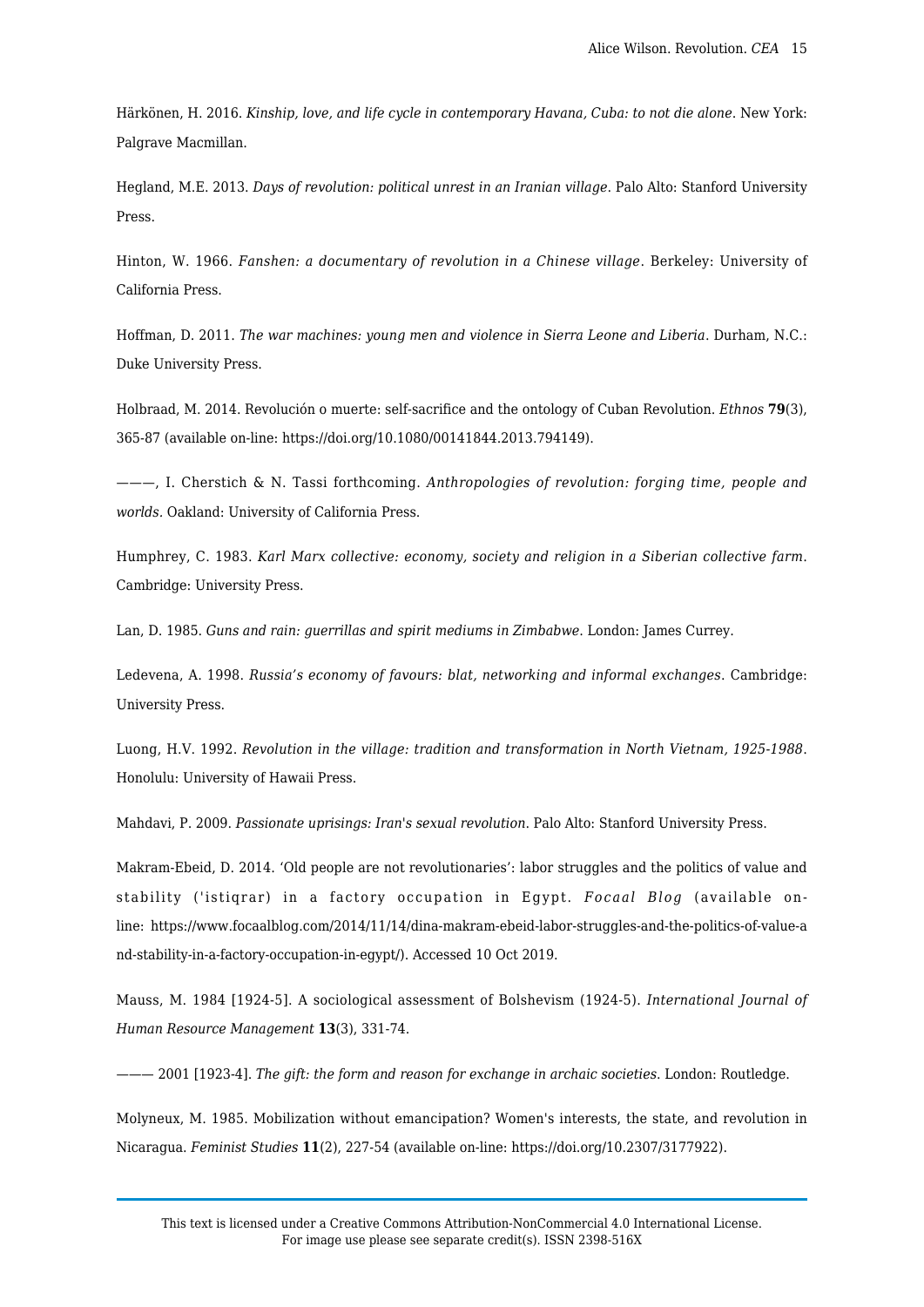Montoya, R. 2012. *Gendered scenarios of revolution: making new men and new women in Nicaragua, 1975-2000*. Tucson: University of Arizona Press.

Nash, J. 2001. *Mayan visions: the quest for autonomy in an age of globalization*. London: Routledge.

Nordstrom, C. 1997. *A different kind of war story*. Philadelphia: University of Pennsylvania Press.

Rivera Cusicanqui, S. 1991. Aymara past, Aymara future.*Report on the Americas* **25**(3), 18-45 (available online: https://doi.org/10.1080/10714839.1991.11723133).

Rosendahl, M. 1997. *Inside the revolution: everyday life in socialist Cuba*. Ithaca: Cornell University Press.

Scott, J.C. 1979. Revolution in the revolution: peasants and commissars. *Theory and Society* **7**(1/2), 97-134 (available on-line: https://doi.org/10.2307/657000).

Shah, A. 2014. 'The muck of the past': revolution, social transformation, and the Maoists in India. *Journal of the Royal Anthropological Institute* **20**, 337-56.

——— 2018. *Nightmarch: among India's revolutionary guerrillas*. London: Hurst.

Shayne, J.D. 2004. *The revolution question: feminisms in El Salvador, Chile, and Cuba*. New Brunswick, N.J.: Rutgers University Press.

Skocpol, T. 1979. *States and social revolutions: a comparative analysis of France, Russia and China*. Cambridge: University Press.

Speed, S. 2008. *Rights in rebellion: indigenous struggle and human rights in Chiapas*. Palo Alto: Stanford University Press.

Sprenkels, R. 2018. *After insurgency: revolution and electoral politics in El Salvador*. Notre Dame: University Press.

Sneath, D. 2016. Tribe. In *The Cambridge Encyclopedia of Anthropology*. (eds) F. Stein, M. Candea, H. Diemberger, S. Lazar, J. Robbins, A. Sanchez & R. Stasch. http://doi.org/10.29164/16tribe.

Starn, O. 1991. Missing the revolution: anthropologists and the war in Peru. *Cultural Anthropology* **6**(1), 63-91.

——— & M. La Serna 2019. *The shining path: love, madness, and revolution in the Andes*. New York: Norton.

Swinehart, K. 2019. Decolonial time in Bolivia's Pachakuti. *Signs and Society* **7**(1), 96-114 (available online: https://doi.org/10.1086/701117).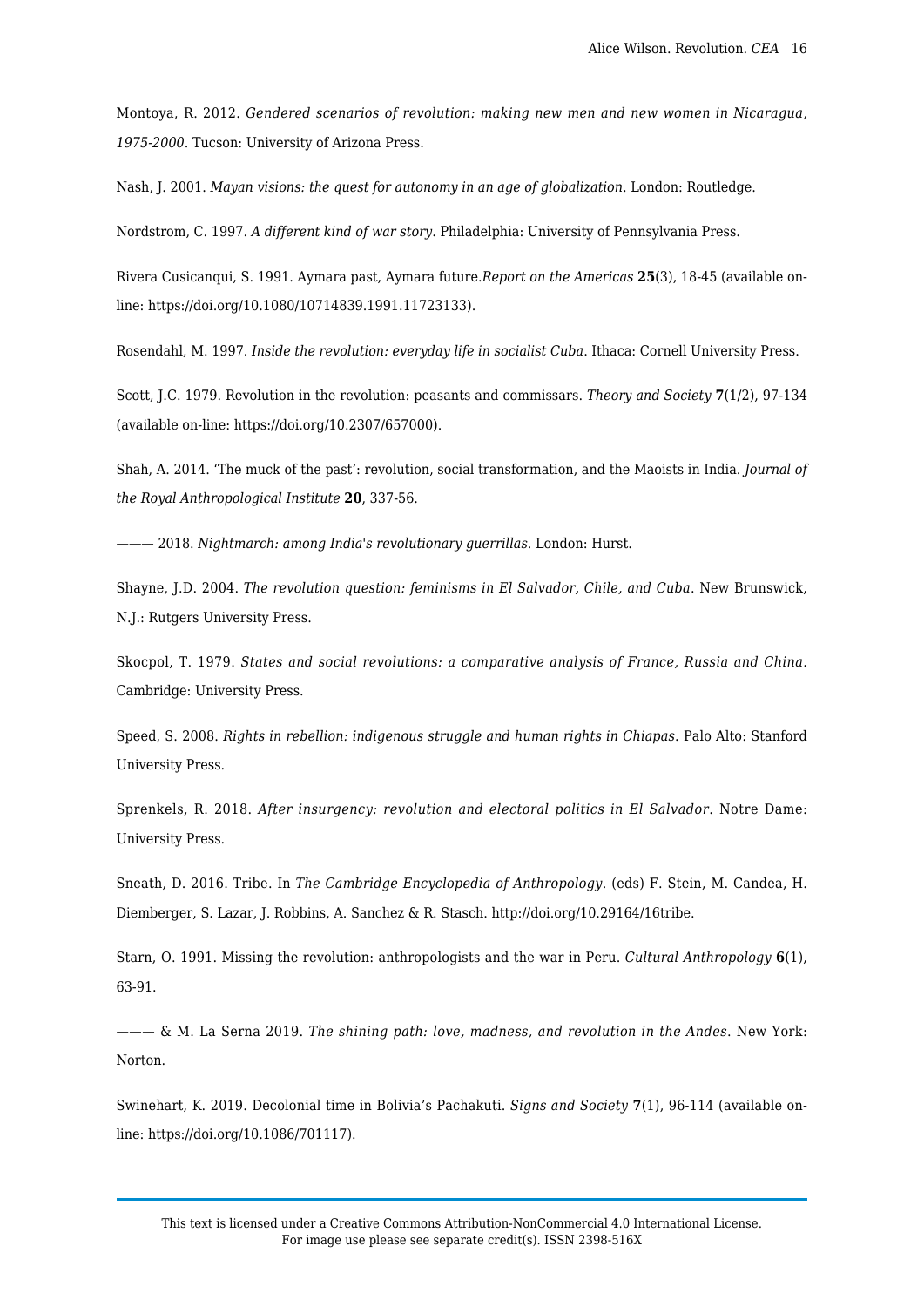Thiranagama, S. 2011. *In my mother's house: civil war in Sri Lanka*. Philadelphia: University of Pennsylvania Press.

Thomassen, B. 2012. Notes towards an anthropology of political revolutions. *Comparative Studies in Society and History* **54**(3), 679-706.

Turner, V. 1967. Betwixt and between: the liminal period in *Rites de passage*. In *The forest of symbols* (ed.) V. Turner, 93-111. Cornell: University Press.

———1988. *The anthropology of performance*. New York: PAJ Publications.

Verdery, K. 1996. *What was socialism, and what comes next?* Princeton: University Press.

Vince, N. 2016. *Our fighting sisters: nation, memory and gender in Algeria, 1954-2012*. Manchester: University Press.

West, H.G. 2000. Girls with guns: narrating the experience of war of FRELIMO's "Female Detachment". *Anthropological Quarterly* **73**(4), 180-94.

Wilson, A. 2016a. Oman's consultative council elections: shaking up tribal hierarchies in Dhufar. *Middle East Report* **281**(Winter), 41-3.

——— 2016b. *Sovereignty in exile: a Saharan liberation movement governs*. Philadelphia: University of Pennsylvania Press.

——— forthcoming 2019. Invisible veterans: defeated militants and enduring revolutionary social values in Dhufar, Oman. *Conflict and Society: Advances in Research* **5**, 132-49.

Winegar, J. 2012. The privilege of revolution: gender, class, space, and affect in Egypt. *American Ethnologist* **39**(1), 67-70.

Wolf, E.R. 1969. *Peasant wars of the twentieth century*. New York: Harper & Row.

Yan, Y. 2003. *Private life under socialism: love, intimacy, and family change in a Chinese village, 1949-1999*. Palo Alto: Stanford University Press.

## **Note on contributor**

Alice Wilson is Senior Lecturer in Social Anthropology at the University of Sussex. Her research examines legacies of radical projects for social change in revolutions and liberation movements in the Middle East and North Africa. She is the author of *Sovereignty in exile: a Saharan liberation movement governs* (University of Pennsylvania, 2016).